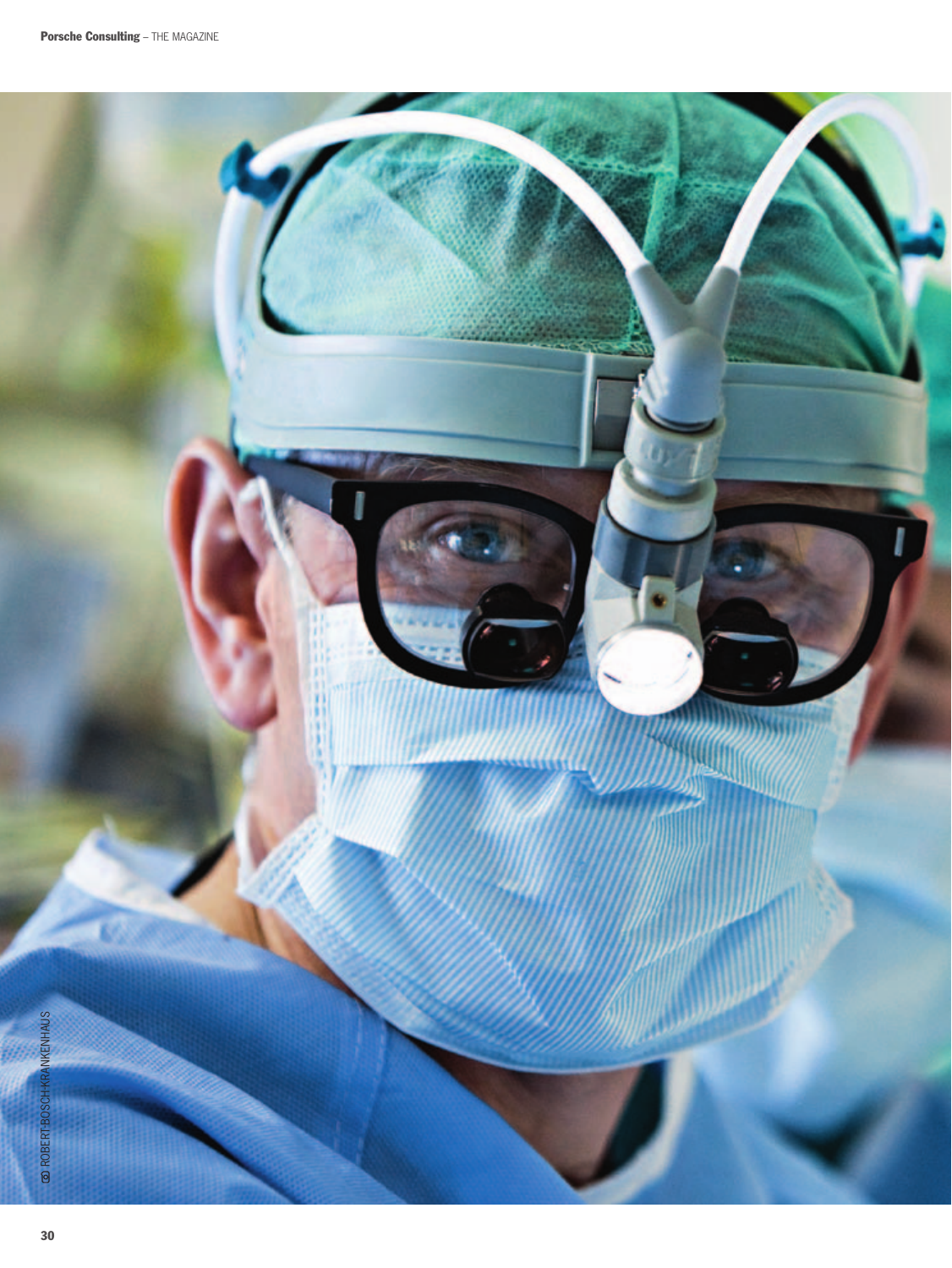# How Hospitals are Forging a Path to Cost Effectiveness

# Keeping Hospital Doors Open To the Future

The tense situation in many German hospitals and clinics has long since become chronic: debts rather than profits, administrative shortcomings rather than further development of facilities and services as needed. In extreme cases, closure is just around the corner. Those most affected are public and non-profit hospitals. For them, the realignment process—which is so urgently necessary—poses a particularly difficult challenge. But there are realistic ways to get out of the red.

**E** HENDRIK KRUSCH

ermany's hospital barometer for 2013 painted a gloomy picture: one out of two clinics was in the red. The year before it had been around one out of three. "This means we've hit rock bottom—it's a dramatic deterioration in ermany's hospital barometer for 2013 painted a gloomy picture: one out of two clinics was in the red. The year before it had been around one out of three. "This means we've hit rock bottom—it's a dramatic deterioration in comparison with the previous year," says Alfred Dänzer, president of Of the approximately 1,000 hospitals now operating at a loss, it is estimated that 300 of them will have to close because they are not essential for providing comprehensive health care services. The remaining 700 are in urgent need of reorganization: "These hospitals must become capable of meeting ever increasing quality demands for inpatient care. And greater financial resources are needed if they are to succeed in this aim." Professor Bert Rürup, former "economy sage" and government advisor to the Sachverständigenkommission, an independent commission of experts, has long advocated: "The system has to be reinvented. Hospitals need to specialize and stop offering a complete range of services."

The problems faced by hospitals may closely resemble one another, but not the problem-solving approaches, because individual requirements

vary widely. New structures are needed, for example, if hospitals band together to form a hospital network. This was the reason that Regionale Kliniken Holding RKH GmbH in Ludwigsburg (Baden-Württemberg) sought to reorganize its administrative areas. Where does centralization make sense? Where is it not a good idea? Can administrative tasks be outsourced? Where and how can processes be automated? In a project that ran for a mere seven weeks, Porsche Consulting assisted RKH in identifying measures that would increase its earnings before interest and taxes (EBIT). The result: cost reductions of 15 percent in just a few years. As CEO Professor Jörg Martin sums it up: "Porsche Consulting not only handed us a strategy, they also specified the potential and coordinated effective dates and processes with one another and with staff. Their consultation services are realistic, practice-oriented, and tangible."

#### Numerous ailments lead to a diagnosis

Since 2004 Porsche Consulting has advised health care providers—as well as companies in the pharmaceutical and medical technology sectors, wholesale pharmacies, and associations—throughout Europe.  $\rightarrow$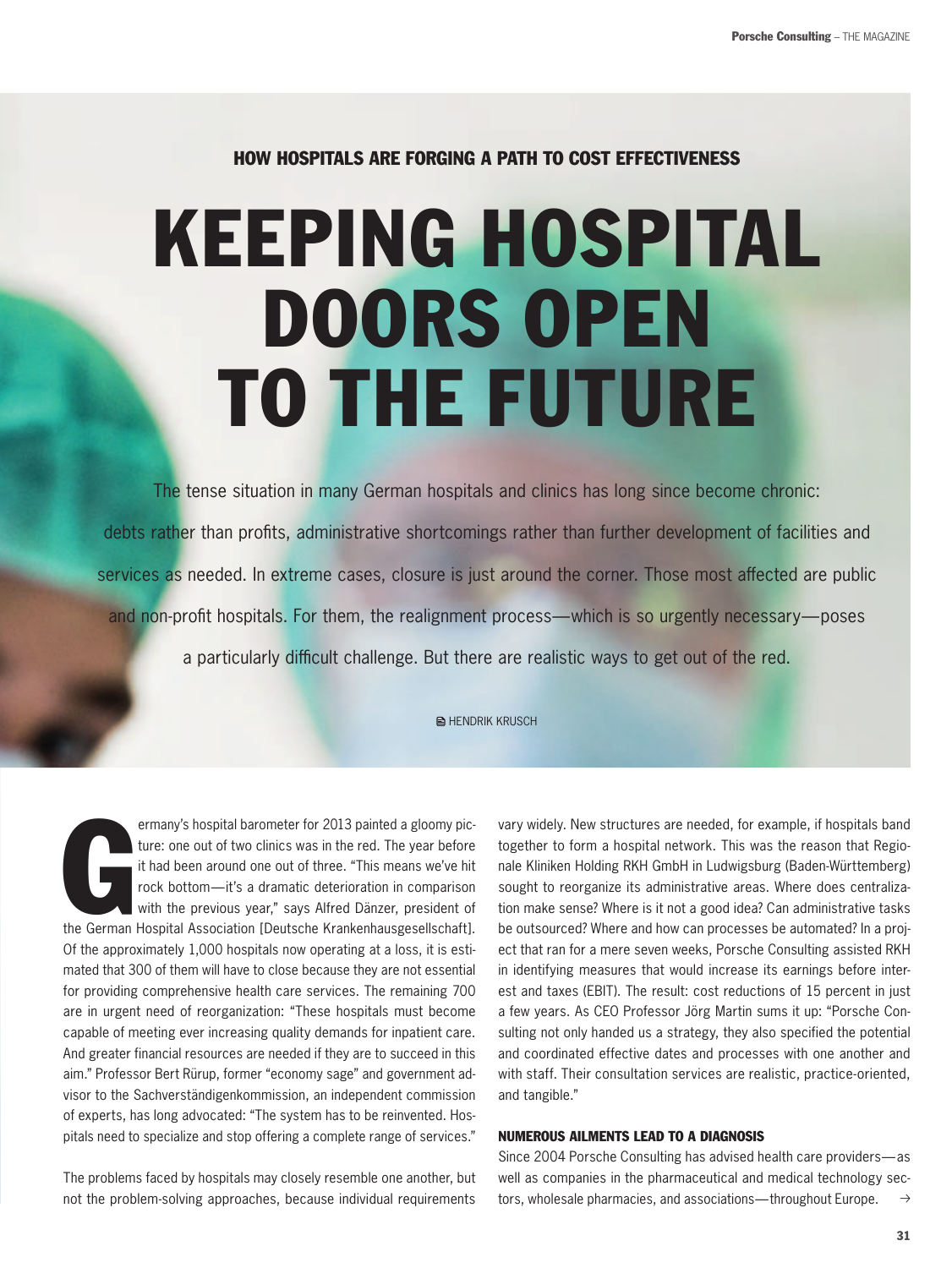#### $STEP<sub>1</sub>$ Creating transparency

Three tools are used to create a complete overview of hospital performance. They sharpen both internal (Optimize™ and Compare™) and external focuses (Growth™).

## Using *Optimize™* to analyze internal Performance

Example: Profit margin per hospital [€]

- Data records in accordance with Section 21 of KHEntgG
- Balance sheet, profit and loss account
- Personnel figures
- Reference values from the Institute for the Hospital Remuneration System (InEK)
- Porsche benchmark data



 $*$  TRS = Trauma surgery, IM = Internal medicine,  $GS$  = General surgery,  $GYN$  = Gynecology

## Using *Compare™* to check the efficiency of internal processes

Example: Operating-room net capacity per operating room [%]

- Process values such as periods of operating-room use
- Porsche benchmark data



## *Growth™* gives transparency to future market development

Example: Case number development through 2030 [%]

- Catchment area statistics
- Data from the Federal Statistical Office of Germany
- Geography and nearby hospitals



Operational ex

cellen

ce in

hospitals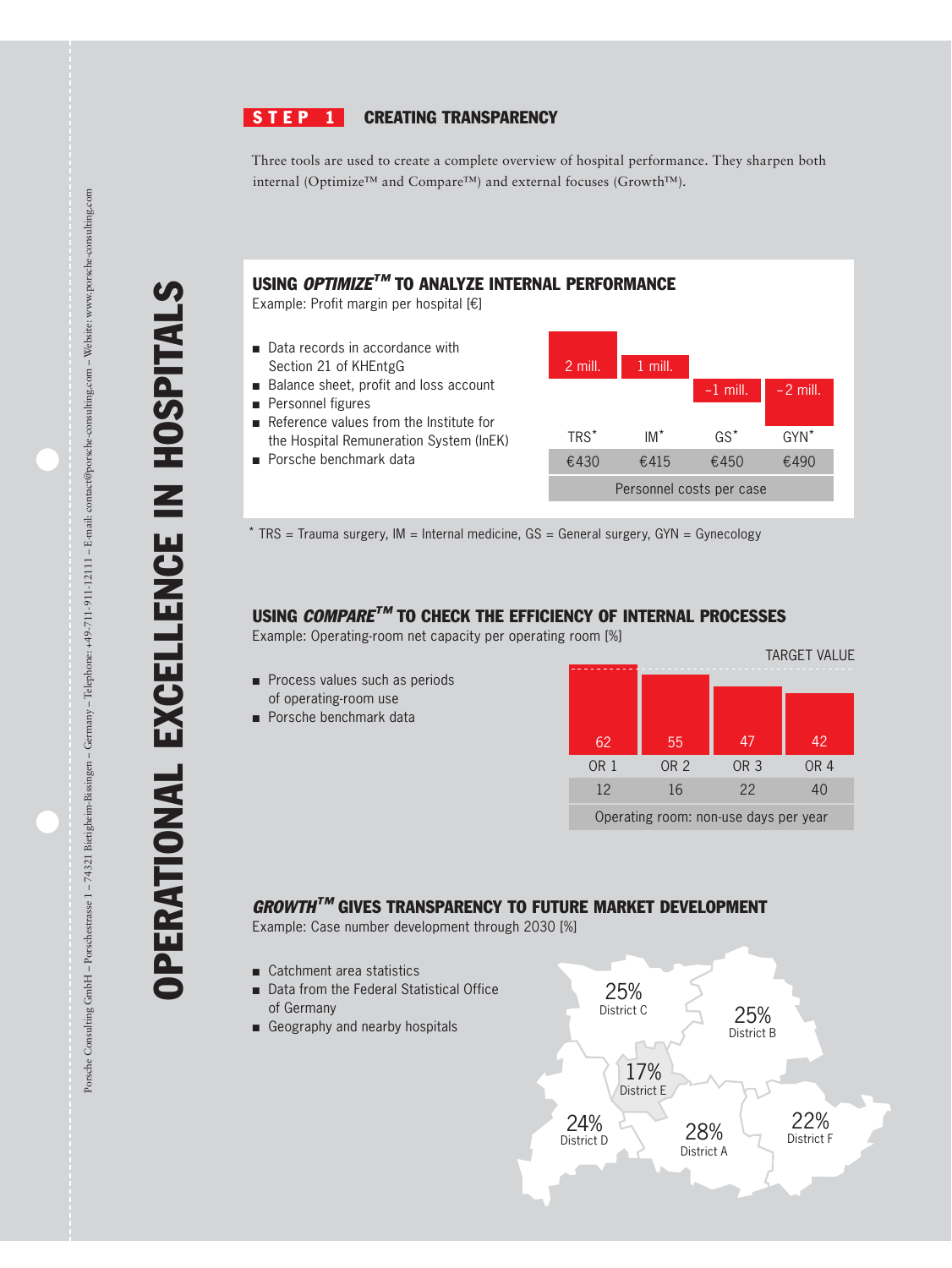## STEP 2 OPTIMIZATION

Based on the results in Step 1, a selection is made from the following hospital optimization processes: strategy development, reorganization, *and/or* process optimization.

## Charting a clear course to the future by means of *Strategy Development*

Example: Strategy development methodology

- Using proven Porsche methodology to define the strategy
- Including hospital executive board/management in management workshops



# Implementing cost and profit potential as part of the *Reorganization process*

Example: Overall potential affecting the basic cost [€]

- Deciding on actions to take for implementation of short-/medium-term cost and profit potential (including insourcing/outsourcing in administrative areas)
- Defining "guard rails" with the executive board/ management
- Itemization with department heads



## Using *Process Optimization* to increase operational performance

Example: 20 Porsche best-practice modules

| Operating-room                | Admission/discharge           | <b>Emergency room</b> |
|-------------------------------|-------------------------------|-----------------------|
| optimization                  | management                    | optimization          |
| Occupancy                     | <b>Functional division</b>    | Workforce             |
| management                    | organization                  | planning              |
| Streamlining<br>documentation | Indicator system<br>structure | etc.                  |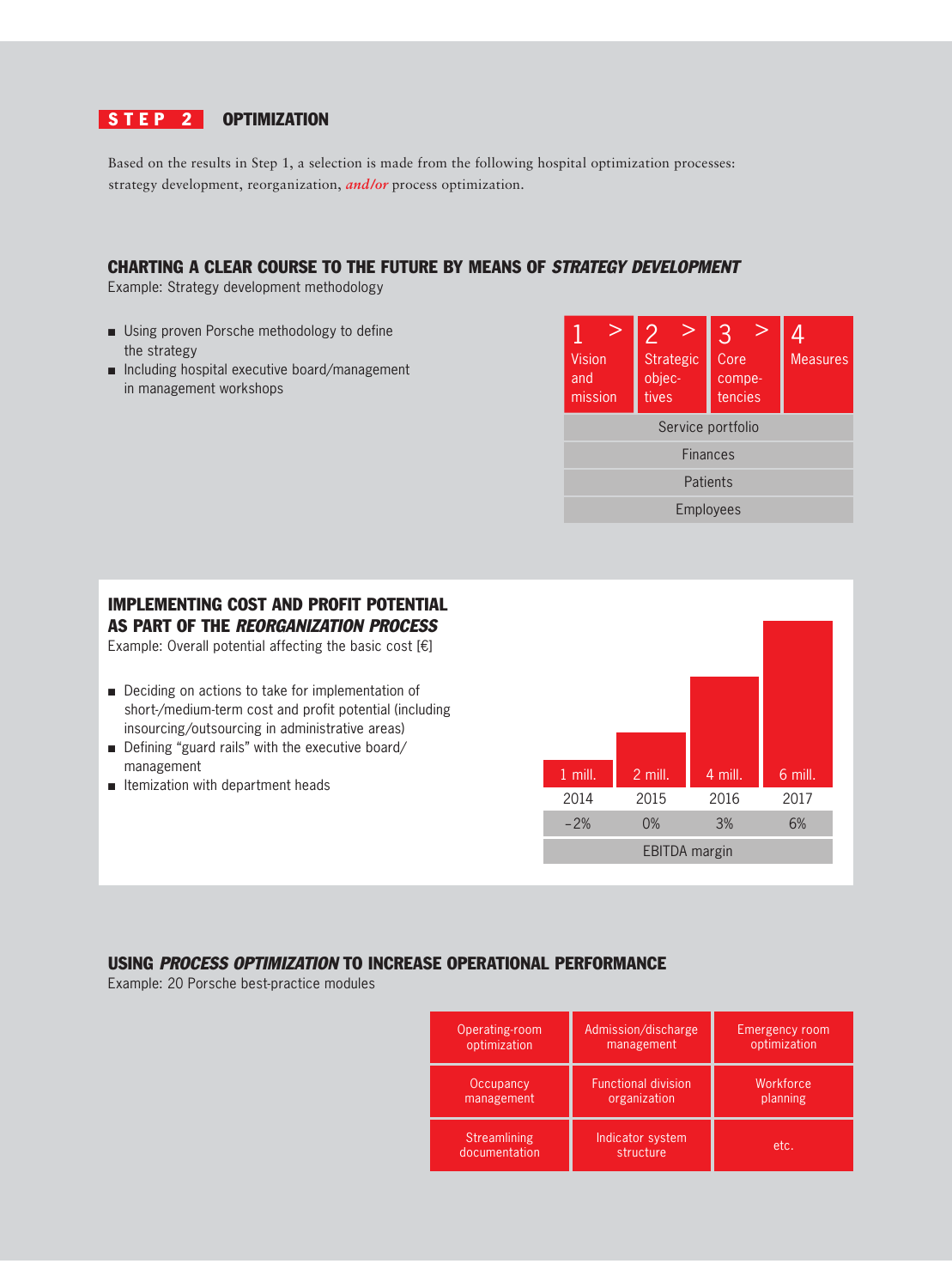## S **T E P 3** IMPLEMENTATION AND ESTABLISHMENT

Change management is essential for implementing the strategies and measures agreed upon in Step 2. Porsche Consulting supports long-term efficiency via training and education as well as by institutionalizing operational excellence and monitoring goals.



## Independent optimization via *Training and Education*

- Leadership development
- Instructing medical and administrative trainers in operational excellence (content and skills)
- Introducing change management and supporting implementation
- On-the-job training



 Jörg Eberl **Q** JÖRG EBERL

## Using *Track™* for measurement and acceleration

Example: Management summary rollout

- Project profiles with
	- Potential
	- Responsibilities
	- Target dates
	- Individual measures



#### Establishing operational excellence via *Institutionalization*

Example: Organization of operational excellence

- Setting up an in-house department for consistent implementation of operational excellence
- Setting up the hospital's own academy
- Support along the path to independent, continuous improvement



 $*$  GS = General surgery, IM = Internal medicine, Q = Quality, FICO = Finances and controlling